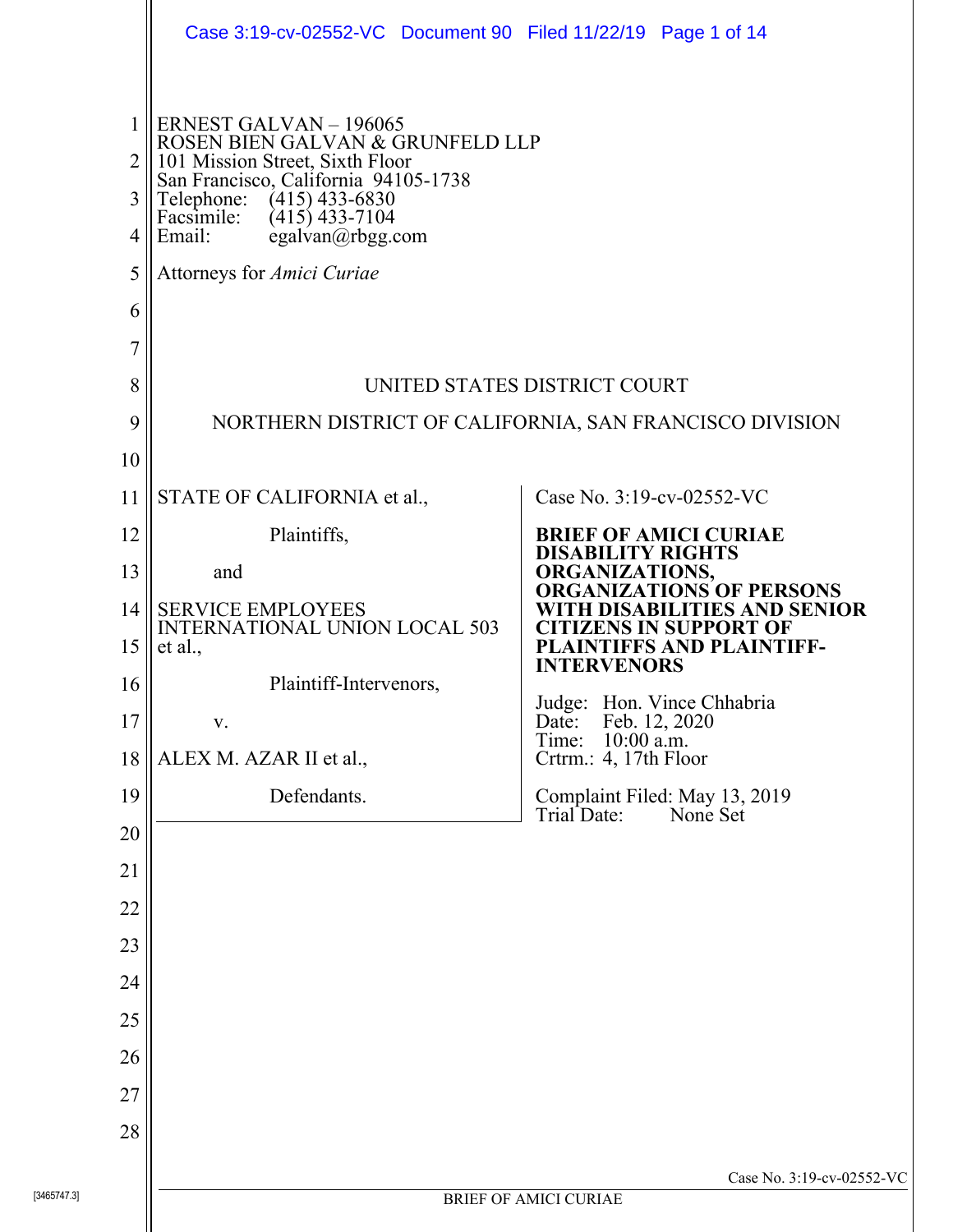|                                       | Case 3:19-cv-02552-VC Document 90 Filed 11/22/19 Page 2 of 14                                                 |
|---------------------------------------|---------------------------------------------------------------------------------------------------------------|
| 1<br>$\overline{2}$<br>$\overline{3}$ | <b>TABLE OF CONTENTS</b><br>Page                                                                              |
| $\overline{4}$<br>5                   | CONSUMER-DIRECTED PERSONAL ASSISTANCE AND THE                                                                 |
| 6<br>$\overline{7}$                   | THE FINAL RULE WILL HARM DISABLED INDIVIDUALS BY<br>IІ.<br>CREATING INSTABILITY AND TURNOVER IN THE PERSONAL- |
| 8                                     |                                                                                                               |
| 9                                     |                                                                                                               |
| 10                                    |                                                                                                               |
| 11                                    |                                                                                                               |
| 12                                    |                                                                                                               |
| 13                                    |                                                                                                               |
| 14                                    |                                                                                                               |
| 15                                    |                                                                                                               |
| 16                                    |                                                                                                               |
| 17                                    |                                                                                                               |
| 18                                    |                                                                                                               |
| 19                                    |                                                                                                               |
| 20<br>21                              |                                                                                                               |
| 22                                    |                                                                                                               |
| 23                                    |                                                                                                               |
| 24                                    |                                                                                                               |
| 25                                    |                                                                                                               |
| 26                                    |                                                                                                               |
| 27                                    |                                                                                                               |
| 28                                    |                                                                                                               |
|                                       | Case No. 3:19-cv-02552-VC                                                                                     |
| [3465747.3]                           | <b>BRIEF OF AMICI CURIAE</b>                                                                                  |
|                                       |                                                                                                               |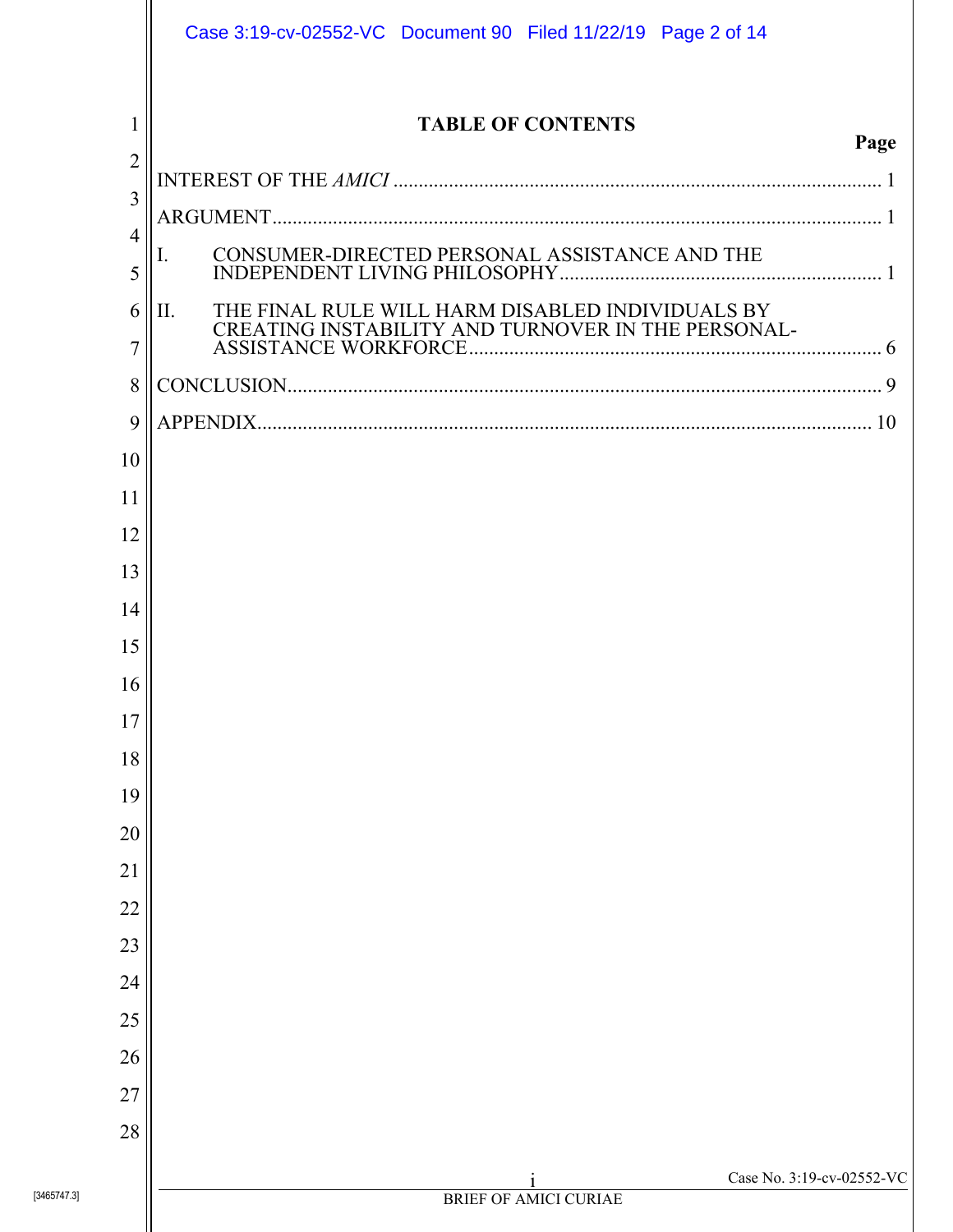# 1

### **INTEREST OF THE** *AMICI*

2 3 4 5 6 7 8 9 10 *Amici* are disability rights organizations and organizations of people with disabilities and senior citizens who use personal assistance services to promote independence, integration, and freedom from institutionalization. This case involves personal assistance services provided pursuant to the model of consumer direction. Under that model, the individual consumer with a disability has the power to hire, fire, and supervise the person who provides her services, while the state has the power to set other key terms and conditions of employment. Consumer-directed personal assistance services help to implement the philosophy of independent living and the principle of consumer control for which the disability rights movement has fought very hard.

11 12 13 14 15 16 17 Plaintiffs challenge a Final Rule that would forbid the individuals who provide consumer-directed personal assistance services from agreeing to have union dues, health insurance, and other benefits deducted from their paychecks. *Amici* support Plaintiffs' challenge. *Amici* believe that the final rule, by weakening the unions that represent workers in consumer-directed systems, will harm disabled individuals by promoting turnover and instability in the personal-assistance workforce. *Amici* are listed and described in the appendix to this brief.

18

### **ARGUMENT**

#### 19 20 **I. CONSUMER-DIRECTED PERSONAL ASSISTANCE AND THE INDEPENDENT LIVING PHILOSOPHY**

21 22 23 24 25 26 27 Over the past several decades, people with disabilities have urged states to provide them supportive services in their own homes, so that they need not enter nursing homes or other institutions. These demands have stemmed from a philosophy of independent living, indigenous to the disability rights movement, which supports policies that ensure that people with disabilities have the opportunity to participate fully in society and control the day-to-day and minute-to-minute aspects of their lives.<sup>1</sup> As Ed Roberts, one of the early

28  $\overline{\phantom{a}}$ <sup>1</sup> *See* Edward Berkowitz, *Disabled Policy: America's Programs for the Handicapped* 197-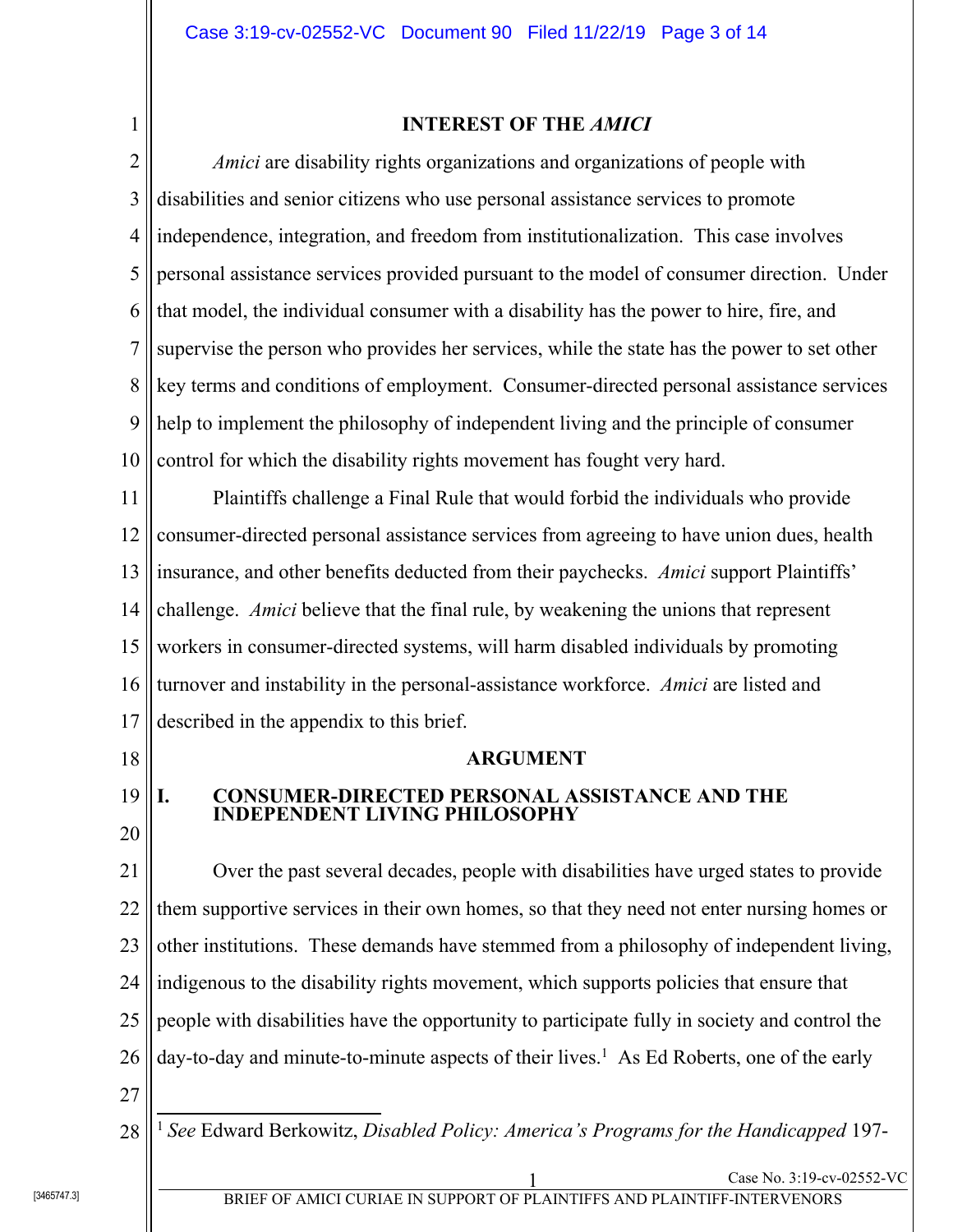1 2 leaders of the American disability rights movement, described that philosophy, the concept of "independent living"

meant active participation in society—working, having a home, raising a family, and generally sharing in the joys and responsibilities of community life. Independent living meant freedom from isolation and institutionalization; it meant the ability to choose where to live, how to live, and how to carry out the activities of daily living that most able-bodied people take for granted.<sup>2</sup>

- 7 8 9 10 11 12 13 14 15 16 17 18 19 20 The Americans with Disabilities Act explicitly embraces the philosophy of independent living. *See* 42 U.S.C. § 12101(a)(7) (finding that "the Nation's proper goals regarding individuals with disabilities are to assure equality of opportunity, full participation, independent living, and economic self-sufficiency for such individuals"). Personal assistance services, controlled by individuals with disabilities themselves, can be a crucial tool for making independent living a reality—if a stable workforce is available. *See* Andrew I. Batavia, "A Right to Personal Assistance Services: 'Most Integrated Setting Appropriate' Requirements and the Independent Living Model of Long-Term Care," 27 *Am. J. L. & Med.* 17, 20 (2001) ("Access to consumer-directed personal assistance services is also one of the foundational policy issues of the independent living movement, in which disability rights advocates have struggled for the past three decades to empower people with disabilities to live independently in their communities, rather than in institutions.").<sup>3</sup> Many individuals with disabilities cannot physically carry out various tasks of daily life. But they are fully capable of deciding for themselves what tasks to
- 21

3

4

5

6

- 22 23  $\overline{a}$ 207 (1987); James I. Charlton, *Nothing About Us Without Us: Disability Oppression And Empowerment* 130-32 (1998); Gerben DeJong, "Defining and Implementing the Independent Living Concept," *in Independent Living For Physically Disabled People* 4, 8 (Nancy M. Crewe & Irving Kenneth Zola, eds., 1983).
- 24 25 <sup>2</sup> Edward V. Roberts, "A History of the Independent Living Movement: A Founder's Perspective," *in Psychosocial Interventions With Physically Disabled Persons* 231, 237 (Bruce W. Heller et al., eds., 1989).
- 26 27 <sup>3</sup> *See also* Lynn May Rivas, *A Significant Alliance: The Independent Living Movement, the Service Employees International Union, and the Establishment of the First Public Authorities in California* 2-3 (2005) (describing the importance of personal assistance
- 28 services to achieving the goals of independent living).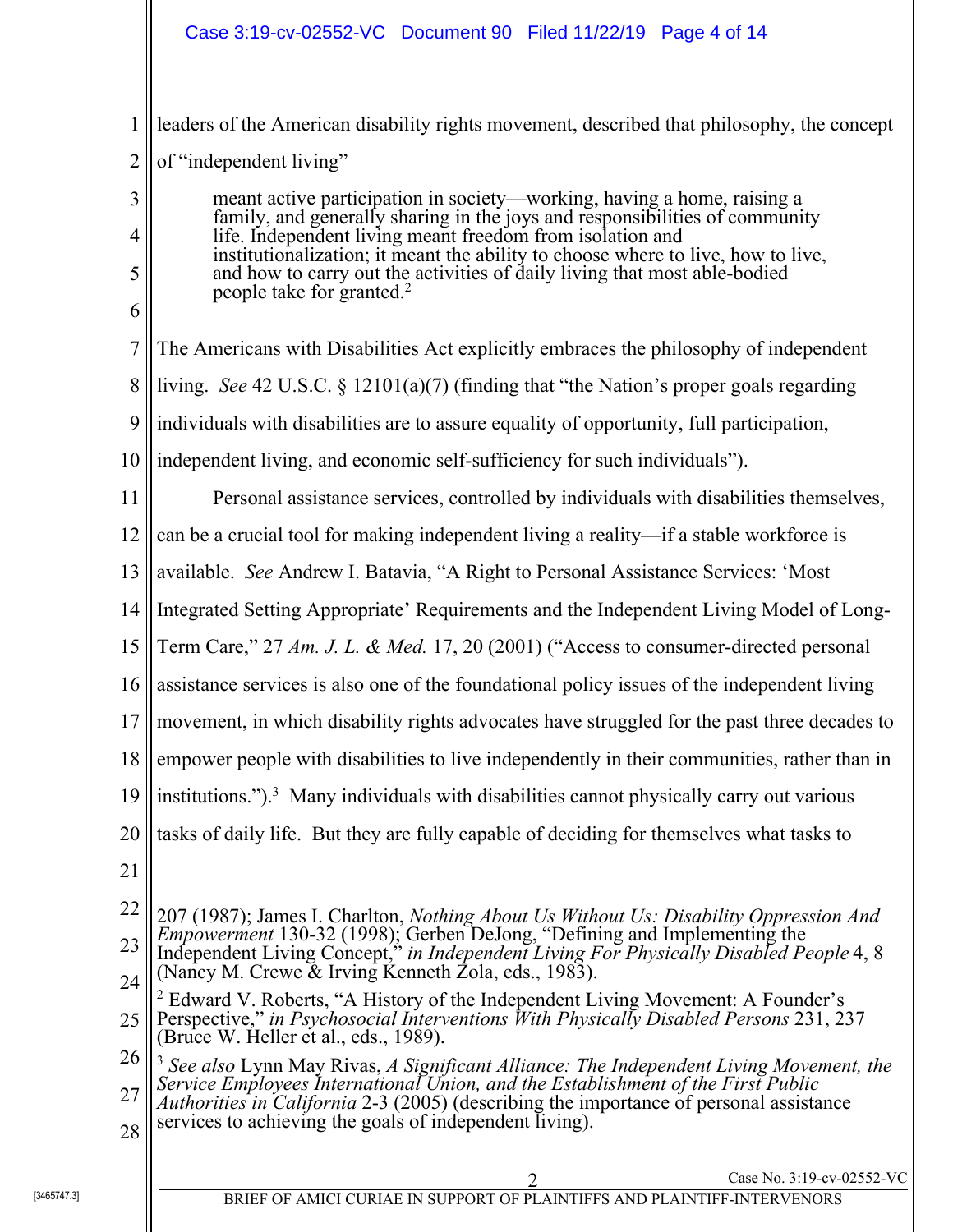1 2 3 4 5 undertake and how to do so. The independent living philosophy posits that this sort of *decisional* autonomy is the key aspect of independence. In the words of another leading disability rights activist, "The Independent Living Movement argues that it is more important for us to have full control over our lives than over our bodies. We will give up doing some things for ourselves if we can determine when and how they are to be done."<sup>4</sup>

6 7 8 9 10 11 12 13 14 15 16 17 18 19 20 21 22 23 Consumer-directed personal assistance gives individuals with disabilities this sort of control. An individual with a disability hires and directs a "personal assistant" to perform the tasks that the disabled person cannot physically perform herself. The personal assistant acts "as an extension of the disabled person and follows the individual's directions as to how to meet his or her needs." Andrew I. Batavia, Gerben DeJong & Louise Bouscaren McKnew, "Toward a National Personal Assistance Program: The Independent Living Model of Long-Term Care for Persons with Disabilities," 16 *J. Health Pol., Pol'y & L.* 523, 529 (1991). Consumer-directed personal assistance "is based on the premise that persons with disabilities should be empowered to live as independently as possible and that physical (and even cognitive) limitations should not be barriers to expressing preferences and making decisions about the services they receive and about how they conduct their lives." A.E. Benjamin, "Consumer-Directed Services at Home: A New Model for Persons with Disabilities," 20 *Health Aff.* 80, 82-83 (2001). Although the concept of consumer direction originated in the disability rights movement, it has come to benefit older adults with chronic conditions who need help with activities of daily living, who may not identify as "persons with a disability" yet who welcome the option to make their own choices about needed Medicaid home care services. *See* A.E. Benjamin & Ruth E. Matthias, "Age, Consumer Direction, and Outcomes of Supportive Services at Home," 41 *Gerontologist*

24

<sup>25</sup> 26 27 28 [3465747.3] <sup>3</sup> Case No. 3:19-cv-02552-VC BRIEF OF AMICI CURIAE IN SUPPORT OF PLAINTIFFS AND PLAINTIFF-INTERVENORS 4 Irving Kenneth Zola, "Developing New Self-Images and Interdependence," *in Independent Living For Physically Disabled People*, *supra*, at 49, 58; *see also* Adrienne Asch, "Disability, Bioethics, and Human Rights," *in Handbook Of Disability Studies* 297, 313 (Gary L. Albrecht et al. eds., 2001) (arguing that "independence need not be viewed in physical terms" but that instead "self-direction, self-determination, and participation in decision making about one's life are more genuine and authentic measures of desirable independence").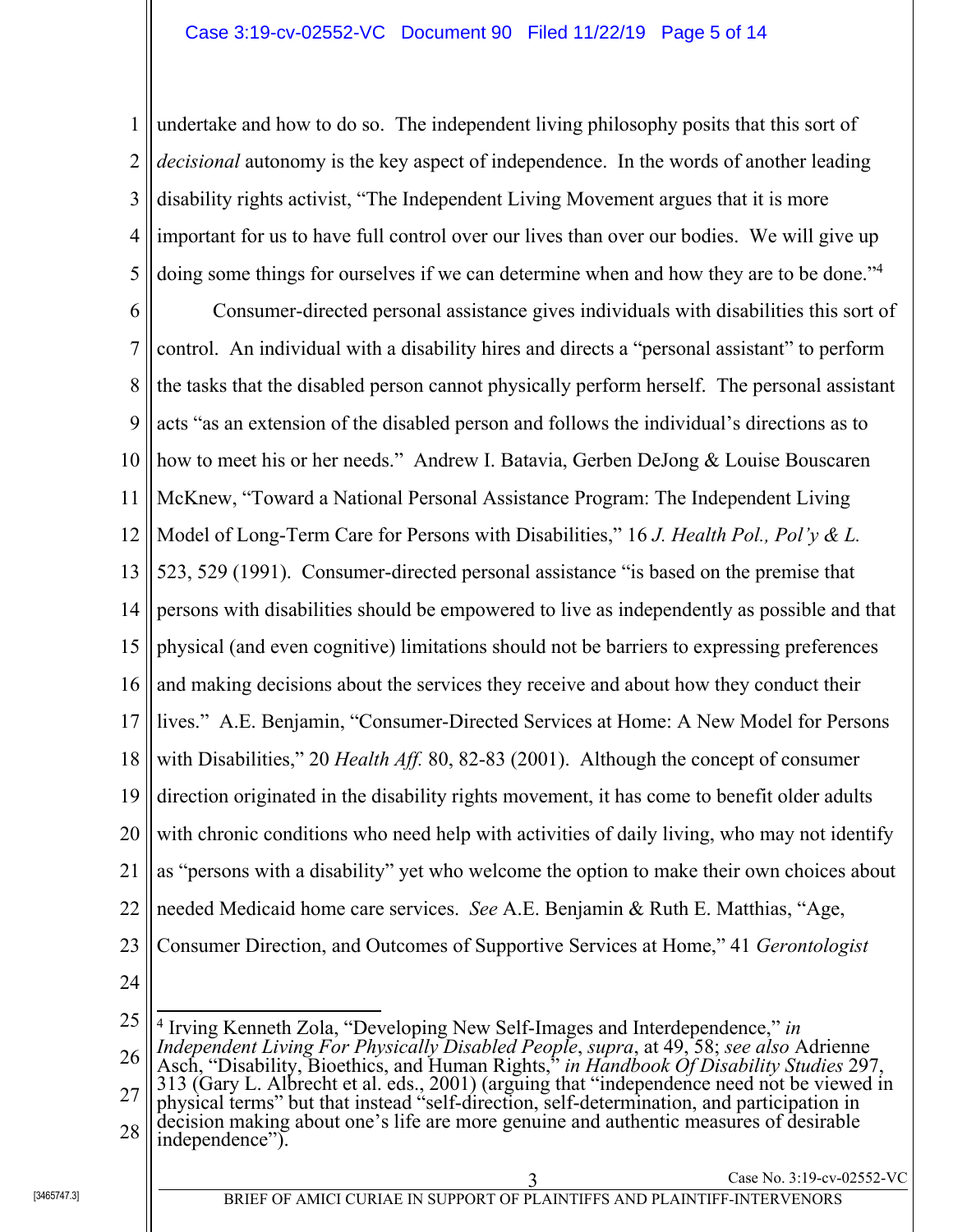1 2 3 4 5 6 7 8 9 10 11 12 13 14 15 16 17 18 19 20 21 22 23 24 25 26 27 28 [3465747.3] 4 Case No. 3:19-cv-02552-VC BRIEF OF AMICI CURIAE IN SUPPORT OF PLAINTIFFS AND PLAINTIFF-INTERVENORS 632 (2001) (finding that older personal care users generally embrace consumer direction and manage within it like younger users); AARP Public Policy Institute, *Consumer-Directed Personal Care Services for Older People in the U.S.*, Issue Brief No. 64, available at https://assets.aarp.org/rgcenter/health/ib64\_cd.pdf. (accessed Nov. 20, 2019). In recent decades, states have vastly expanded the provision of consumer-directed personal assistance services under their Medicaid programs. See Batavia, *supra*; Benjamin, *supra*. California's In-Home Supportive Systems program, for example, employs "approximately 509,000 individuals" to "serve more than 540,000 IHSS recipients." Justice in Aging, *In-Home Supportive Services: A Guide for Advocates* 79 (June 2019), https://www.justiceinaging.org/wp-content/uploads/2019/06/Final\_IHSS-Adocate-Manual.pdf (accessed. Nov. 20, 2019) States adopted and expanded these programs in response to the urgings of disability rights activists.<sup>5</sup> Changes in Medicaid rules to encourage states to provide services and supports outside of institutional settings have contributed to this development.<sup>6</sup> And the Supreme Court's decision in *Olmstead v. L.C. ex rel. Zimring*, 527 U.S. 581 (1999), which held that the ADA requires states to administer services in the most integrated setting appropriate to individuals with disabilities, played a crucial role in spurring the expansion of personal assistance services that promote community integration. *See generally* Brian J. Stout, Kristofer J. Hagglund & Mary J. Clark, "The Challenge of Financing and Delivering Personal Assistant Services," 19 *J. Disability Pol'y Stud.* 44, 46-47 (2008) (describing how the disability rights movement, the ADA and the *Olmstead* decision, and changes in Medicaid have led to increased reliance on consumer-directed personal assistance).  $\overline{a}$ <sup>5</sup> *See* A.E. Benjamin & Mary L. Fennell, "Putting the Consumer First: An Introduction and Overview," 42 *HSR: Health Services Res.* 353 (2007); Dennis L. Kodner, "Consumer-Directed Services: Lessons and Implications for Integrated Systems of Care," 3 Int'l J. Integrated Care 1 (2003). 6 The most important change was Congress's creation of the Home and Community-Based Services waiver program by adding Section 1915(c) to the Medicaid Act, now codified at 42 U.S.C. § 1396n(c), in 1983. Other crucial changes came in Medicaid Act provisions that authorized payment for home and community-based services as part of a state's Medicaid plan, *see* 42 U.S.C. § 1396n(i), (j), (k).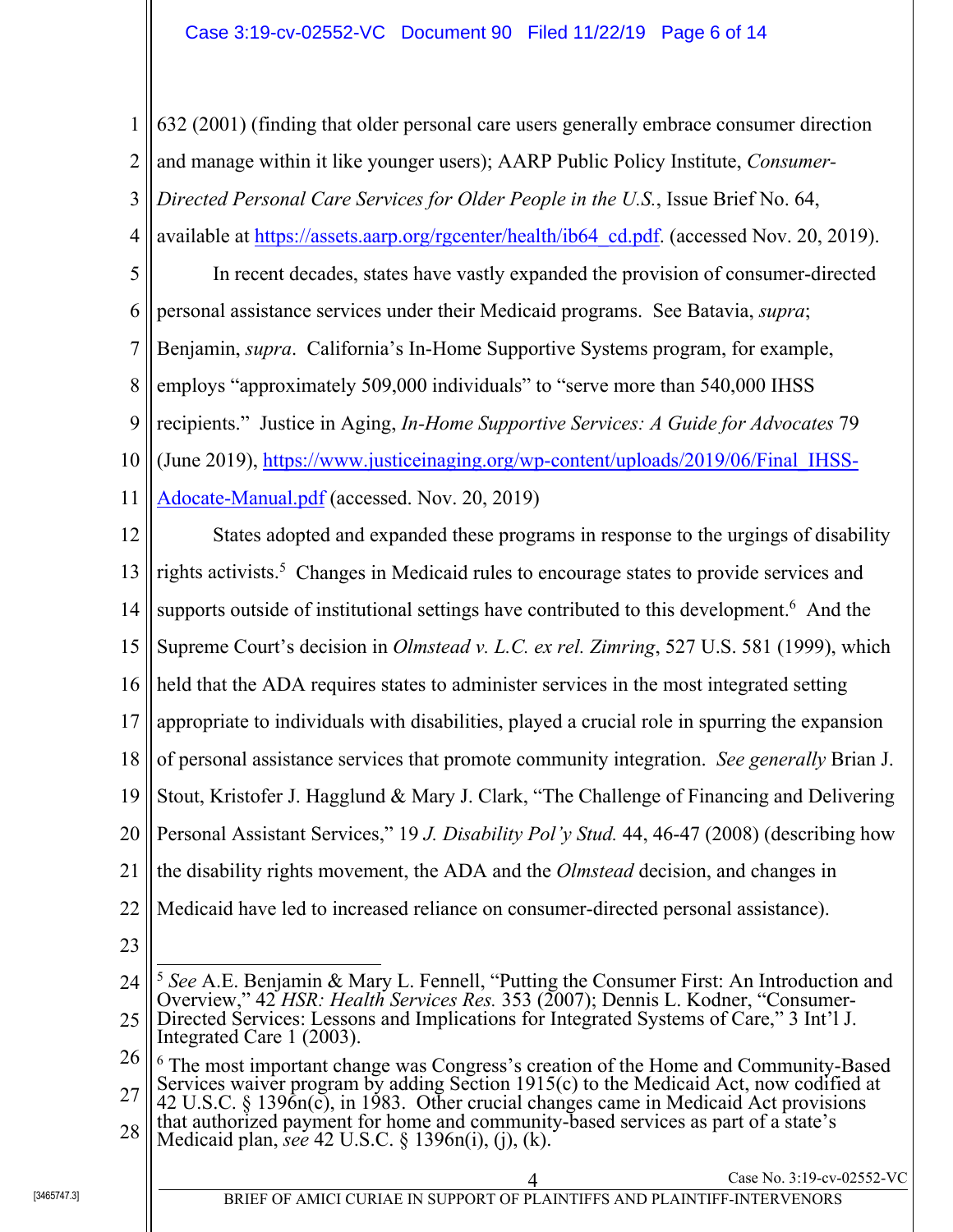1 2 3 4 5 6 7 8 9 10 11 12 13 14 15 16 17 18 Medicaid-funded, consumer-directed personal assistance ensures that people with disabilities can achieve the goals of independent living. It does so by enabling people with disabilities to make effective choices about how to live their own lives, on a day-to-day and even minute-to-minute basis. It also frees people with disabilities of dependence on the uncompensated assistance of parents, adult children, and other relatives. Reliance on family members can undermine the independence and control that consumer-directed personal assistance provides to individuals with disabilities.<sup>7</sup> Freeing disabled adults from (perhaps well-meaning) restrictions on their choices has long been a key goal of the disability rights movement.<sup>8</sup> The provision of consumer-directed services directly advances that key goal by giving people with disabilities the opportunity to obtain independence-promoting personal assistance from workers who are not their relatives. (It also has the collateral effect of relieving family members of the burden of providing care.) Although many individuals with disabilities have chosen to continue to receive assistance  $\overline{a}$ <sup>7</sup> *See* Batavia, *supra*, at 21 (reliance on family members as personal assistants places "stress" on "their caregivers and their relationships with these individuals" and requires many consumers to "subvert their care preferences to the wills and schedules of their caregivers"); Batavia, DeJong & McKnew, *supra*, at 527 (reliance on family members can result in "an unhealthy dependency on family members, which diminishes opportunities for personal growth and independence"); Benjamin, *supra*, at 88 (noting "the argument from some disability advocates that family members should be the last choice in hiring,

- 19 since familial ties complicate what should be an employer-employee relationship between consumers and workers"); A.E. Benjamin, Ruth Matthias & Todd M. Franke, "Comparing
- 20 21 Consumer-Directed and Agency Models for Providing Supportive Services at Home," 35 *HSR: Health Services Res.* 351, 362 (2000) ("Many advocates for younger adults with disabilities oppose the hiring of family members in service roles, because family ties are
- 22 seen as constraints on the autonomy of consumers in selecting and directing their service workers."); Brian R. Grossman, Martin Kitchener, Joseph T. Mullan & Charlene
- 23 Harrington, "Paid Personal Assistance Services: An Exploratory Study of Working-Age Consumers' Perspectives," 19 *J. Aging & Social Pol'y* 27, 38 (2007) ("Although some respondents had access to informal care, they often did not want to rely on these
- 24 individuals."); Margaret A. Nosek & Carol A. Howland, "Personal Assistance Services: The Hub of the Policy Wheel for Community Integration of People with Severe Physical
- 25 Disabilities," 21 *Pol'y Stud. J.* 789, 791 (1993) (stating that reliance on family members as personal assistants "may cause role overload or a mixing of roles that can strain
- 26 relationships to the breaking point" and that it is therefore "not safe to assume that family will always provide the best assistance").
- 27 28 <sup>8</sup> *See, e.g.*, Samuel R. Bagenstos & Margo Schlanger, "Hedonic Damages, Hedonic Adaptation, and Disability," 60 *Vand. L. Rev.* 745, 795 (2007).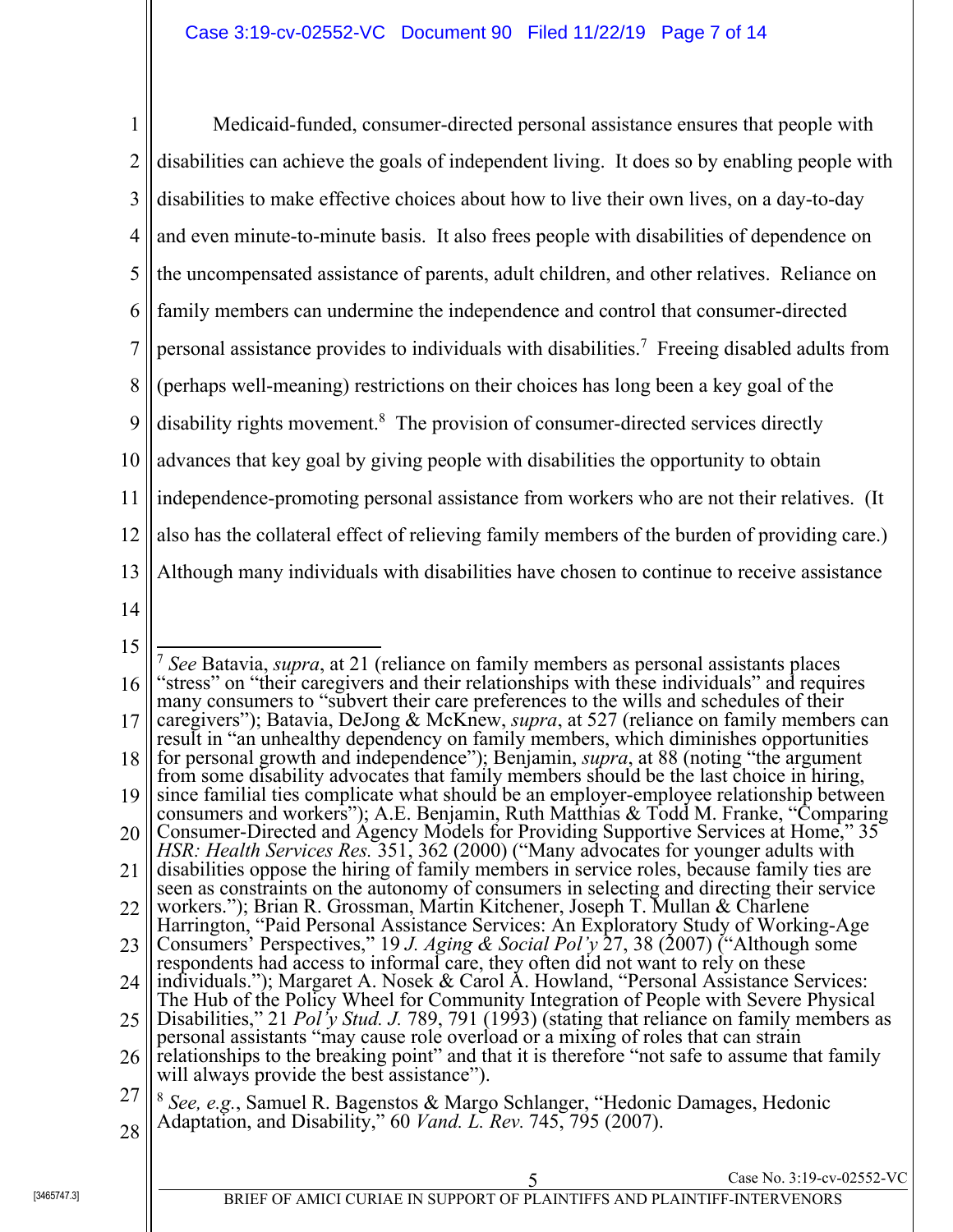1 2 3 4 5 from relatives,<sup>9</sup> many others do not have family members who can provide assistance and still others have made the choice to hire their assistants on the open market. A Medicaid program that promotes the availability of a robust personal-assistance workforce gives individuals with disabilities this important choice, increases the likelihood that diverse individuals will find the right provider match, and enhances independence.

6 7

### **II. THE FINAL RULE WILL HARM DISABLED INDIVIDUALS BY CREATING INSTABILITY AND TURNOVER IN THE PERSONAL-ASSISTANCE WORKFORCE**

8 9 10 11 12 13 14 15 16 17 18 19 20 21 22 Consumer-directed personal assistance can thus play a key role in promoting independence among people with disabilities and helping them avoid institutionalization. But there is an obstacle to the success of consumer-directed programs: high turnover and instability in the labor market for personal-assistance workers. By weakening the unions that represent these workers, the Final Rule will create even more turnover and instability. Consumers "consistently report difficulty in recruiting and retaining personal assistants." Stout *et al.*, *supra*, at 45 (citation omitted). Many commentators have noted the "unacceptably high rates of vacancies and turnover" among personal assistants. Nari Rhee & Carol Zabin, "The Social Benefits of Unionization in the Long-Term Care Sector," *in Academics on Employee Free Choice: Multidisciplinary Approaches to Labor Law Reform* 83, 84 (John Logan, ed., 2009).<sup>10</sup> As a result, many individuals with disabilities have been unable to obtain the services and supports that will promote their independence. Not only have individual consumers been unable to find personal assistants available for hire,<sup>11</sup> but turnover among

<sup>23</sup> 24  $\overline{a}$ <sup>9</sup> *Cf.* Benjamin & Matthias, *supra*, at 636 (reporting that older users of consumer-directed services are more likely to choose to hire a relative).

<sup>25</sup> <sup>10</sup> *See id.* at 84-85 (noting that "[t]urnover rates range from 41 percent per year to over 71 percent per year in community settings," and "80 to 90 percent of home-health aides leave their jobs within the first two years;  $\overline{40}$  to 60 percent leave after less than one year");

<sup>26</sup> 27 Grossman *et al.*, *supra*, at 36 ("Most respondents [to a survey of consumers] pointed out the problems in obtaining [personal assistance] providers because of the shortage of workers.").

<sup>28</sup> <sup>11</sup> *See* RTZ Associates, Inc., *Impact of Health Benefits on Retention of Homecare Workers: A Two-Year Study of the IHSS Health Benefits Program in Los Angeles County* 13 (2004).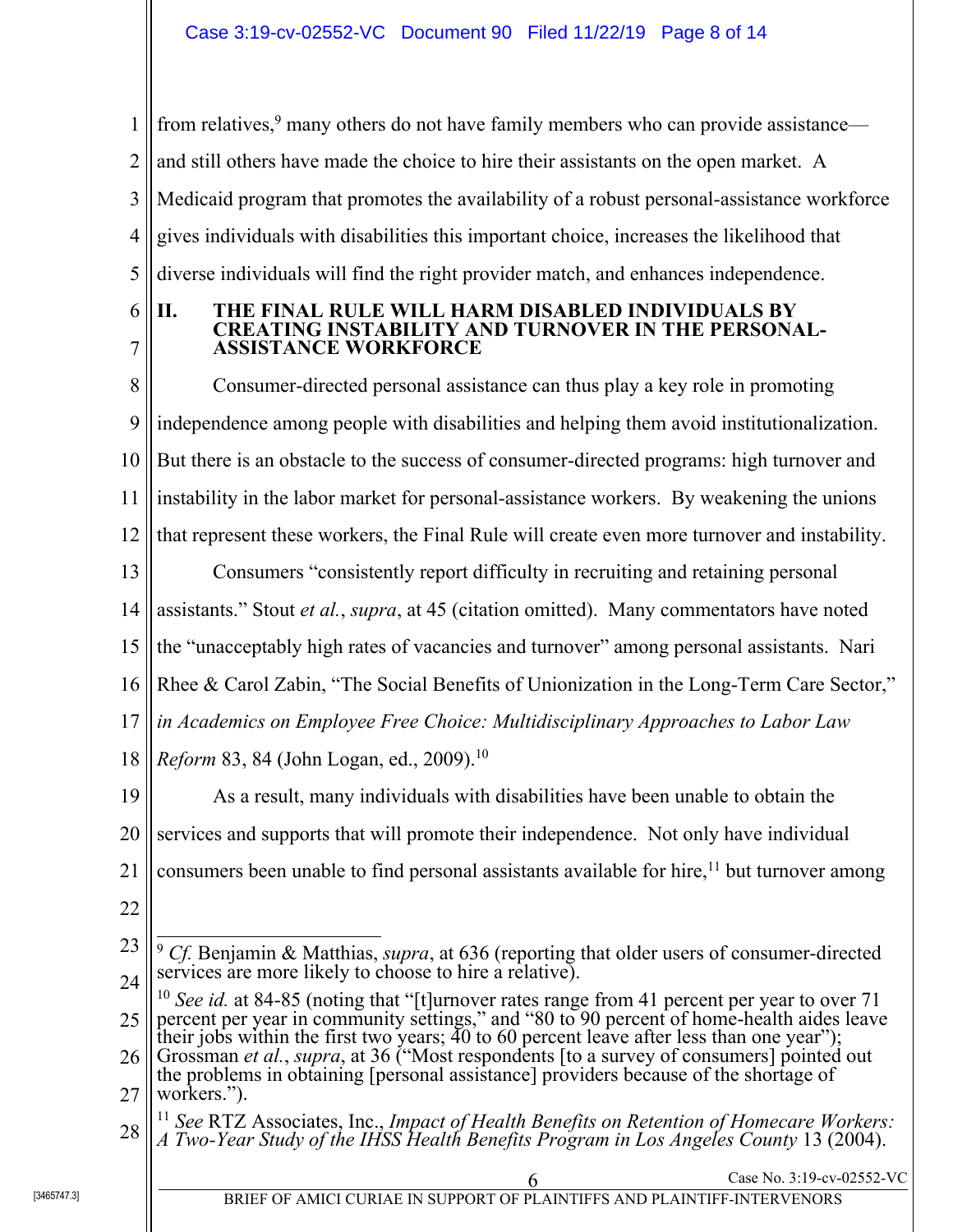1 2 3 4 5 6 7 8  $\overline{Q}$ 10 11 12 13 14 15 16 17 18 19 20 21 22 23 24 25 26 27 28 [3465747.3] <sup>7</sup> Case No. 3:19-cv-02552-VC BRIEF OF AMICI CURIAE IN SUPPORT OF PLAINTIFFS AND PLAINTIFF-INTERVENORS providers has also had "a profoundly negative effect on consumers' ability to achieve full community integration." Stout *et al.*, *supra*, at 45. Turnover among personal assistants increases the risk that individuals with disabilities will be reinstitutionalized. *See* Peggie R. Smith, "The Publicization of Home-Based Care Work in State Labor Law," 92 *Minn. L. Rev.* 1390, 1395 (2008). Even in the best case, turnover requires consumers to bear the burden of continually training new personal assistants. *See* Charlene Harrington, Terence Ng, Stephen H. Kaye & Robert Newcomer, *Home and Community-Based Services: Public Policies to Improve Access, Costs, And Quality* (2009).<sup>12</sup> Unionization of personal-assistance workers helps to address these problems. The high rate of turnover among personal assistants stems largely from low wages and benefits (including inadequate health insurance coverage).<sup>13</sup> But it is the state, not individual consumers, that has control over these aspects of the employment relationship. When personal assistants can bargain collectively over those terms and conditions of  $\overline{\phantom{a}}$ <sup>12</sup> *See also* Robyn I. Stone, "The Direct Care Worker: The Third Rail of Home Care Policy," 25 *Ann. Rev. Pub. Health* 521, 525 (2004) (noting that "problems with attracting and retaining direct care workers may translate into poorer quality and/or unsafe care, major disruptions in the continuity of care, and reduced access to care" and that "reduced availability and frequent churning of home care workers may affect clients' physical and mental functioning"). <sup>13</sup> *See* Rhee & Zabin, *supra*, at 84; Alison Ashley, Sandra S. Butler & Nancy Fishwick, "Home Care Aides' Voices from the Field: Job Experiences of Personal Support Specialists—the Maine Home Care Worker Retention Study," 7 *Home Healthcare Nurse* 399 (2010); *see also* Rivas, *supra*, at 3 ("One of the most intractable problems was the level of compensation received by personal attendants which, until the recent collaboration with the Service Employees International Union *(SEIU)*, was rarely higher than minimum wage. While the low wages created hardship for the workers, consumers also found it difficult to attract and retain attendants with such low wages.") (footnotes omitted); Kristin Smith & Reagan Baughman, "Caring for America's Aging Population: A Profile of the Direct-Care Workforce," *Monthly Lab. Rev.*, Sept. 2007, at 20 (describing the personalassistant workforce as "a low-wage workforce with correspondingly low levels of health insurance coverage and high levels of turnover"); Grossman *et al.*, *supra*, at 37 (consumers wages (ranging from \$7-\$10 per hour) and benefits paid by public [personal assistance services] programs"); H. Stephen Kaye, Susan Chapman, Robert J. Newcomer & Charlene Harrington, "The Personal Assistance Workforce: Trends In Supply And Demand," 25 *Health Aff.* 1113, 1114 (2006) (noting that "low wages, scarce health benefits, and irregular work schedules" for personal assistants "make it problematic to attract and retain qualified workers"); Stone, *supra*, at 522 (arguing that "low" wages and "inadequate" benefits "contribute to high vacancy and turnover rates among direct care workers").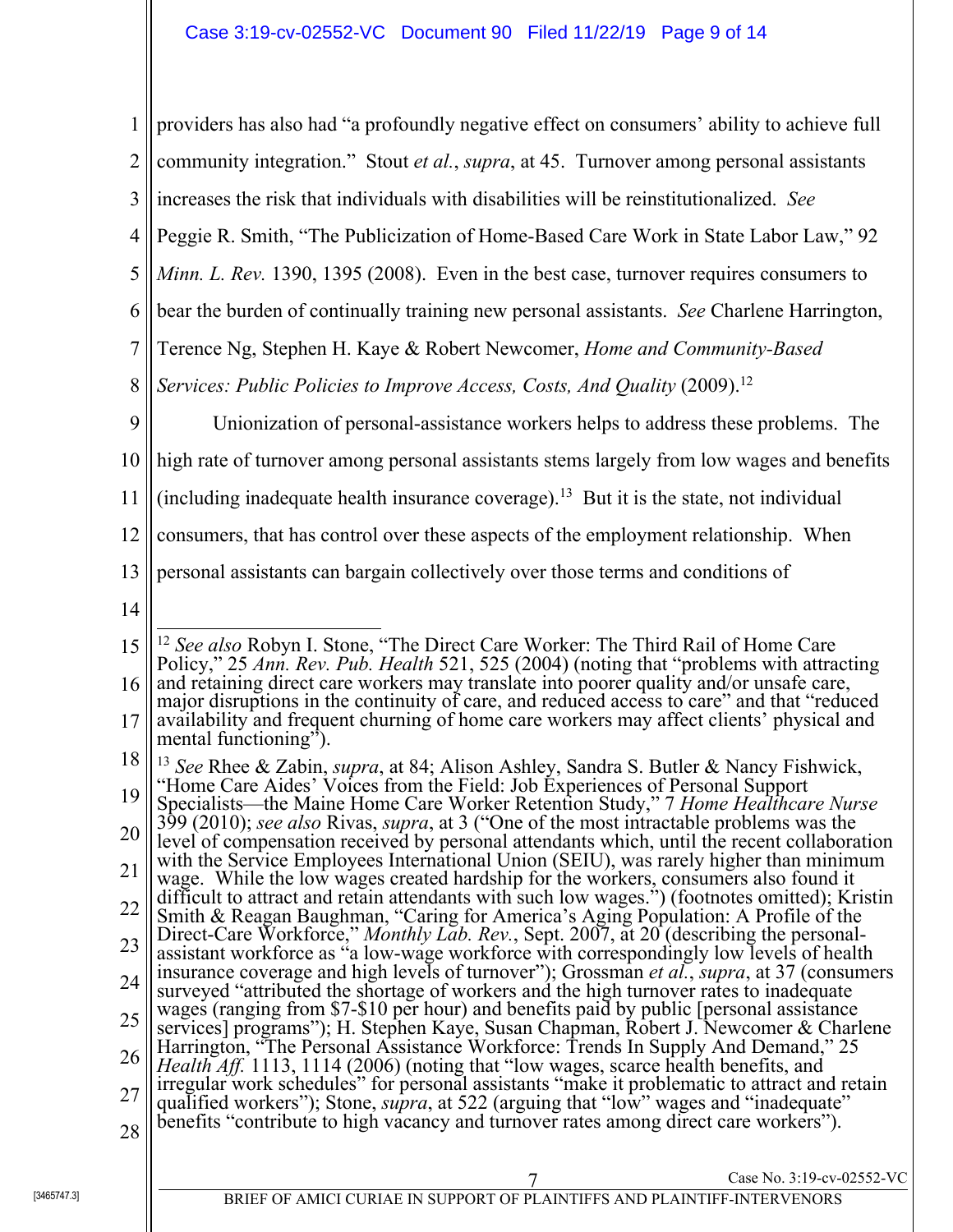1 2 3 4 5 6 7 8 employment, they obtain leverage to improve their wages and benefits, resulting in decreased turnover—with the ultimate consequence of advancing the independence of disabled individuals who use assistance services. The evidence suggests that is exactly what has happened. When California, Washington, Massachusetts, Illinois, and Oregon allowed personal assistants to unionize, the result was "substantial gains in wages and benefits."14 And "available research indicates that wage and benefit increases due to collective bargaining have led to significantly lower worker turnover, greater availability of qualified workers, and shorter gaps in services for consumers."15

 $\overline{Q}$ 10 11 12 13 14 15 16 17 18 19 The Final Rule will undermine unionization and collective bargaining among personal-assistance workers. Indeed, Plaintiffs make a forceful argument that the very point of the Rule is to achieve that result. The Final Rule will prohibit personal assistants from agreeing to have their union dues automatically deducted from their paychecks. It will thus invalidate a key term that commonly appears in the collective bargaining agreements of workers in public programs. *See, e.g.*, Kenneth Bullock, "Official Time as a Form of Union Security in Federal Sector Labor-Management Relations," 59 *A.F. L. Rev.* 153, 160–61 (2007) (noting ubiquity of dues check-off provisions in collective bargaining agreements in the public and private sectors). In so doing, the Final Rule will deprive unions of the resources they need to be effective bargaining agents—resources that

<sup>20</sup> 21 22 23 24 25 26 27 28 [3465747.3] <sup>8</sup> Case No. 3:19-cv-02552-VC BRIEF OF AMICI CURIAE IN SUPPORT OF PLAINTIFFS AND PLAINTIFF-INTERVENORS  $\overline{\phantom{a}}$ 14 Rhee & Zabin, *supra*, at 87; *see* Smith, *supra*, at 1413 (describing significant wage and benefits gains for personal assistants following adoption of these arrangements in Illinois, Oregon, and Washington State); Benjamin I. Sachs, "Labor Law Renewal," 1 *Harv. L. & Pol'y Rev.* 375, 387 (2007) (describing significant wage gains for personal assistants following adoption of these arrangements in Illinois, California, and Oregon). 15 Rhee & Zabin, *supra*, at 91; *see* Candace Howes, "Upgrading California's Home Care Workforce: The Impact of Political Action and Unionization," *in The State of California Labor, 2004* at 71 (Ruth Milkman, ed., 2004) (finding that unionization of personal assistants in California (under an arrangement similar to Illinois's) led to improvements in wages and benefits and reduction in turnover); Nancy Folbre, "Demanding Quality: Worker/Consumer Coalitions and "High Road" Strategies in the Care Sector," 34 *Pol. & Society* 1, 14 (2006) (noting that unionization of personal assistants in California and Oregon (under arrangements similar to the Illinois arrangement challenged here) "clearly improved wages and benefits, and also gave clients greater choice of caregivers"); RTZ Associates, Inc., *supra* (finding that the adoption of health care benefits for personal assistants pursuant to a collective bargaining arrangement like the one at issue here reduced worker turnover).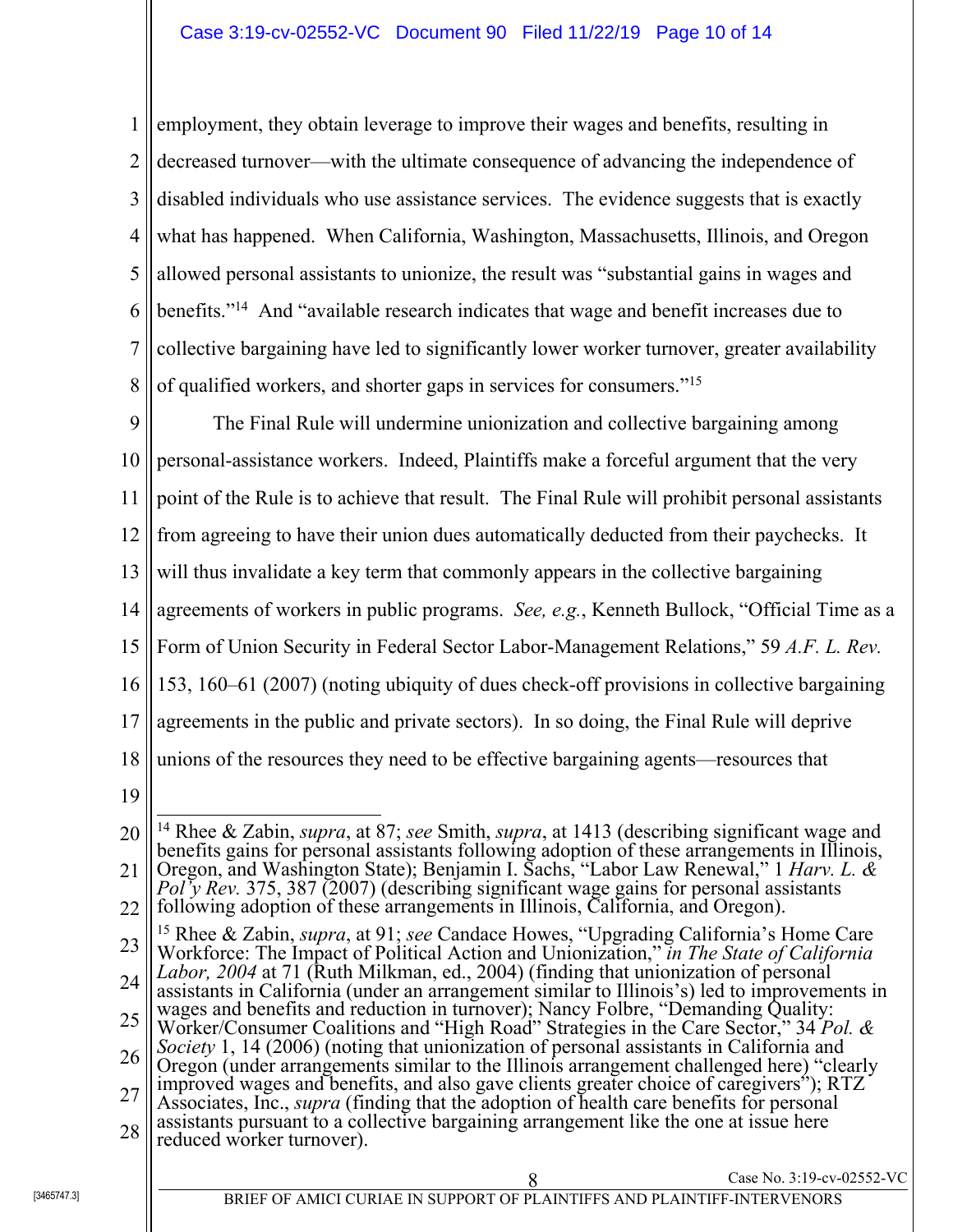1 2 3 4 personal-assistance workers have agreed to provide in exchange for representation. *See, e.g.*, Ann C. Hodges, "Maintaining Union Resources in an Era of Public-Sector Bargaining Retrenchment," 16 *Emp. Rts. & Emp. Pol'y J.* 599, 605–06 (2012) (noting importance of dues check-off provisions in maintaining union resources).

5 6 7 8 9 10 11 12 13 By weakening the unions that represent personal-assistance workers, the Final Rule will deprive them of needed leverage to negotiate for increased wages and benefits. The consequence will be to exacerbate the instability and turnover in the job market for personal assistants, and ultimately to deprive individuals with disabilities of the supports they need to promote independence and avoid institutionalization. It may also drive the workforce to find employment at home care agencies, which are not covered by the Final Rule—and which do not provide disabled individuals the same sort of independence and control as do consumer-directed services. The Final Rule thus threatens to undermine the interests of people with disabilities.

| 14         | <b>CONCLUSION</b>                            |                                                                          |                           |
|------------|----------------------------------------------|--------------------------------------------------------------------------|---------------------------|
| 15         | This Court should invalidate the Final Rule. |                                                                          |                           |
| 16         |                                              |                                                                          |                           |
| 17         | DATED: November 22, 2019                     | Respectfully submitted,                                                  |                           |
| 18         |                                              | ROSEN BIEN GALVAN & GRUNFELD LLP                                         |                           |
| 19         |                                              | $\gamma$ :<br>/s/ Ernest Galvan                                          |                           |
| 20         |                                              | Ernest Galvan                                                            |                           |
| 21         |                                              | Attorneys for Amici Curiae                                               |                           |
| 22         |                                              |                                                                          |                           |
| 23         |                                              |                                                                          |                           |
| 24         |                                              |                                                                          |                           |
| 25         |                                              |                                                                          |                           |
| 26         |                                              |                                                                          |                           |
| 27         |                                              |                                                                          |                           |
| 28         |                                              |                                                                          |                           |
|            |                                              | 9                                                                        | Case No. 3:19-cv-02552-VC |
| 3465747.31 |                                              | BRIEF OF AMICI CURIAE IN SUPPORT OF PLAINTIFFS AND PLAINTIFF-INTERVENORS |                           |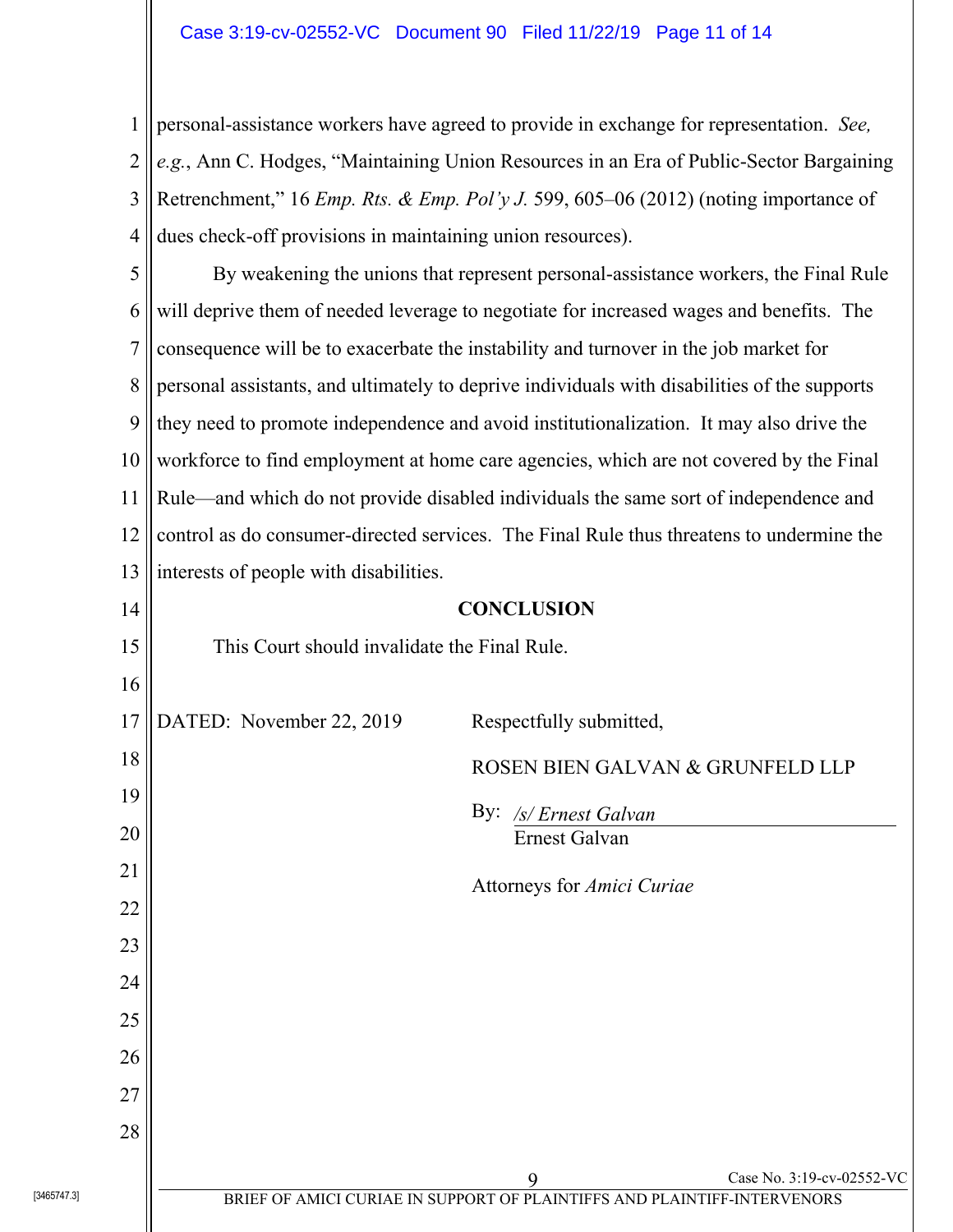### **APPENDIX**

## *Identification of Amici Curiae*

3 4 5 6 7 8 9 The **Disability Rights Education and Defense Fund**, based in Berkeley, California, is a national nonprofit law and policy center dedicated to advancing and protecting the civil rights of people with disabilities. Founded in 1979 by people with disabilities and parents of children with disabilities, DREDF remains board- and staff-led by members of the community it represents. Recognized for its expertise in the interpretation of federal and California disability civil rights laws, DREDF pursues its mission through education, advocacy and law reform efforts.

10 11 12 13 14 15 16 **Justice in Aging** is a non-profit organization with the mission of improving the lives of low-income older adults living in the United States. For 47 years, Justice in Aging has used the power of law to fight senior poverty by securing access to affordable health care, economic security, and the courts for older adults with limited resources. Justice in Aging works to secure the opportunity for older adults to live with dignity, regardless of financial circumstances—free from the worry, harm, and injustice caused by lack of health care, food, or a safe place to sleep.

17 18 19 20 21 22 23 24 25 26 **The Disability Law Center** is the designated protection and advocacy system for people with disabilities in Massachusetts and is mandated pursuant to federal law to protect and advocate for the rights of individuals who have disabilities. See 42 U.S.C. § 10805 (persons with mental illness); 42 U.S.C. § 15043 (persons with developmental disabilities), 29 U.S.C. § 794e (persons with other disabilities, including physical disabilities); 42 U.S.C. § 300d-53 (persons with traumatic brain injury). DLC's mission includes promoting the right of all people with disabilities to have the opportunity to participate fully and equally in every aspect of society. Accordingly, DLC is dedicated to the principle of self-determination for persons with disabilities and to ensuring that access and accommodations are readily available throughout the Commonwealth.

27 28 **Disability Rights California** (formerly known as Protection and Advocacy, Inc.), is a nonprofit agency established under federal law to protect, advocate for and advance

1

2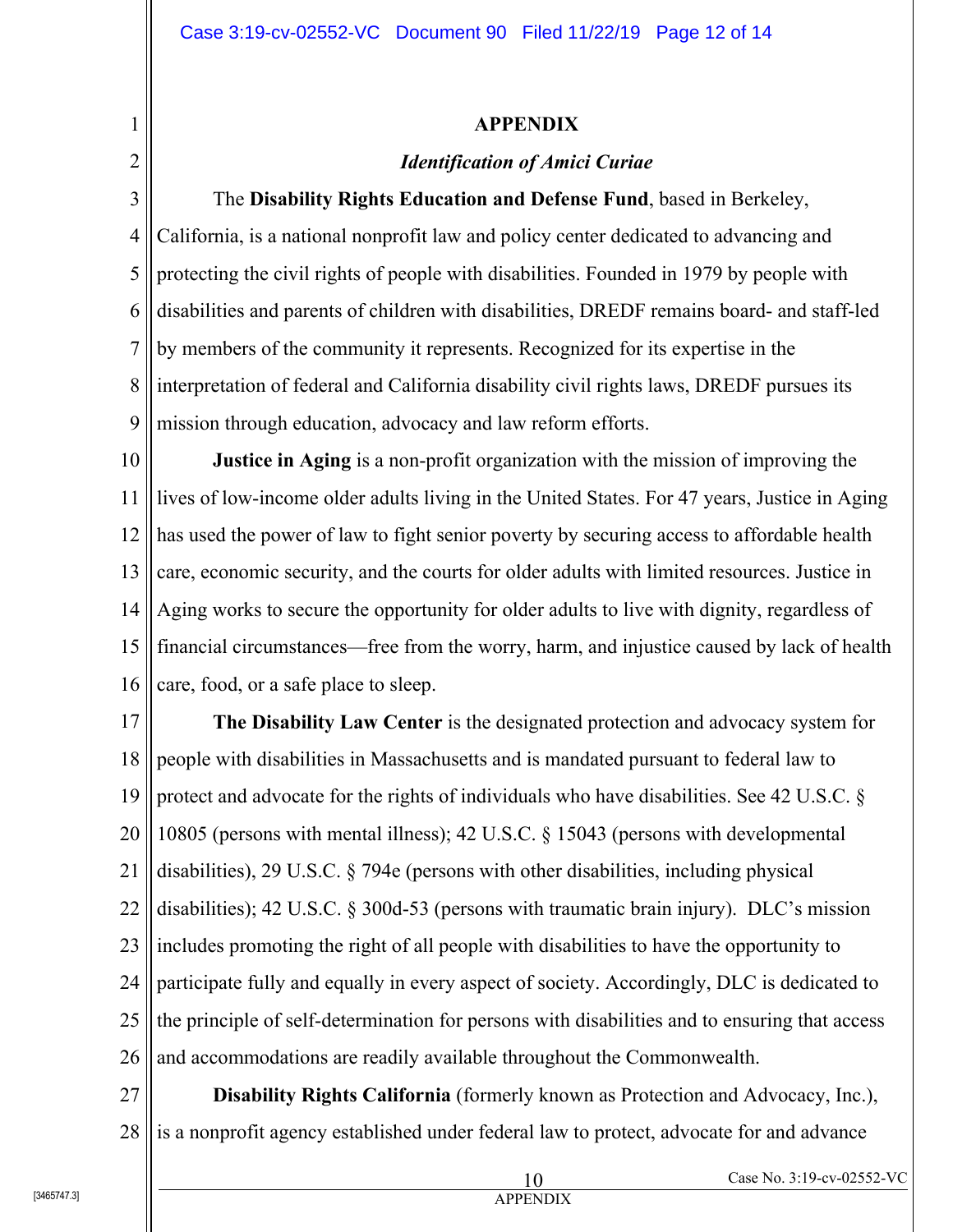1 2 3 4 5 6 7 8 the human, legal and service rights of Californians with disabilities. Disability Rights California works in partnership with people with disabilities, striving towards a society that values all people and supports their rights to dignity, freedom, choice, and quality of life. Since 1978, Disability Rights California has provided essential legal services to people with disabilities. In the last year, Disability Rights California provided legal assistance on nearly 26,000 matters to individuals with disabilities, including impact litigation and direct representation. Disability Rights California has extensive policy and litigation experience securing the rights of people with disabilities to public benefits.

9 10 11 12 13 The **California Long-Term Care Education Center** provides educational opportunities as tools of empowerment for long-term care workers to build better lives, provide quality care and meet and invest in, the critical needs of the long-term care workforce. It offers evidence-informed training for IHSS home care providers and the seniors and persons with disabilities to whom they provide services.

14 15 16 17 18 19 20 21 22 23 24 **Access Living** is a Center for Independent Living for people with disabilities established pursuant to the Rehabilitation Act, 29 U.S.C. § 796f. Access Living is governed and staffed by a majority of people with disabilities, including both physical and mental disabilities. Access Living's statutorily mandated mission includes ensuring that people with disabilities have equal access to and participation in services, programs, activities, resources and facilities, whether public or private. See id.  $\S 796f-4(b)(1)(D)$ . Located in Chicago, Access Living is the largest Center for Independent Living in Illinois and one of the nation's first and largest. One of its central aims is to ensure people with disabilities have the opportunity to integrate fully into the communities of their choosing. To that end, Access Living has historically provided services, supports, and advocacy to enable people with disabilities to live in integrated communities.

25 26 27 28 **Equip for Equality** ("EFE"), founded in 1985, is an independent, non-profit organization that administers the federally-mandated protection and advocacy system in Illinois. EFE's mission is to advance the human and civil rights of people with disabilities in Illinois. A primary focus of EFE is to advocate through individual advocacy and